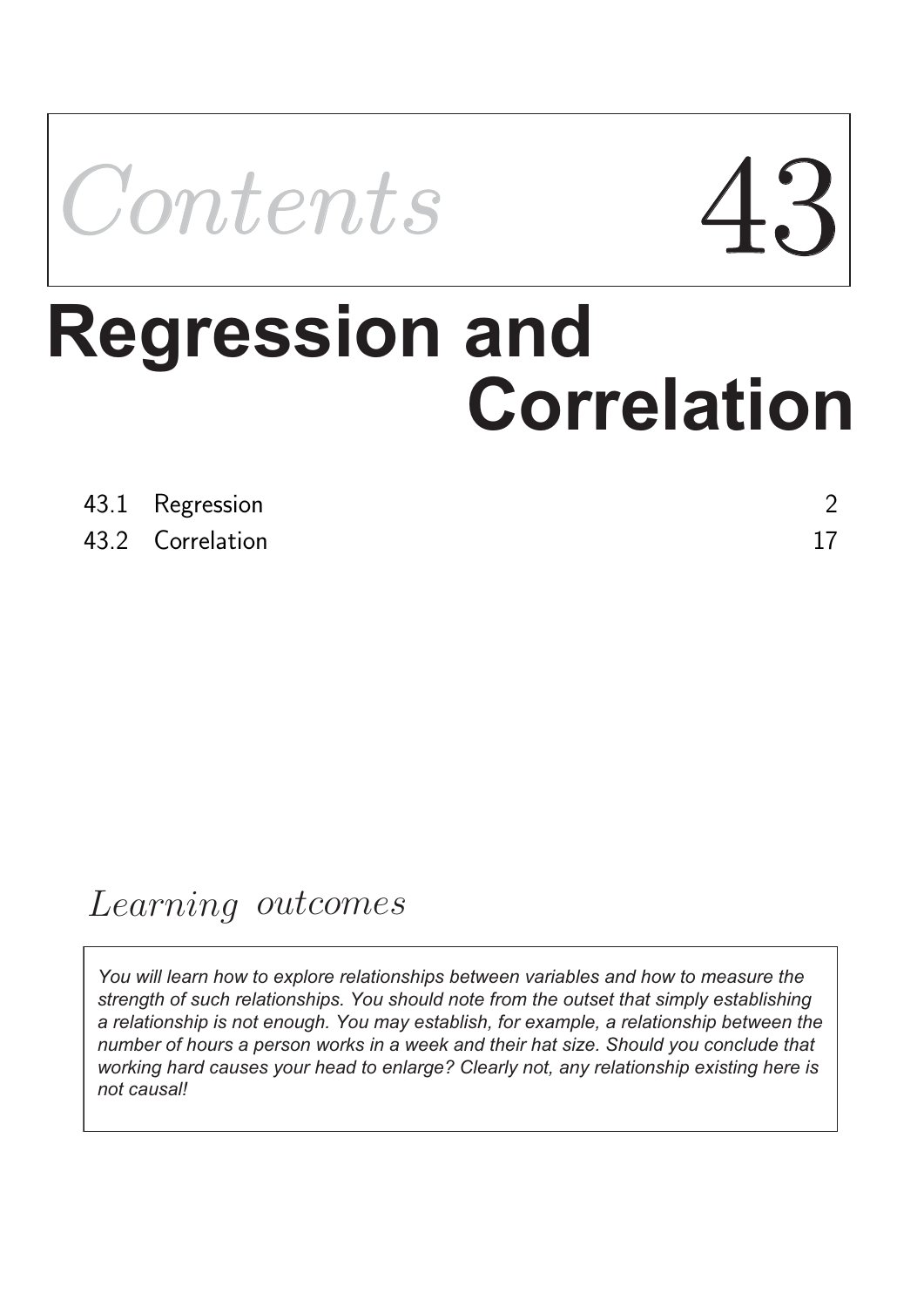## **Regression**





Problems in engineering often involve the exploration of the relationship(s) between two or more variables. The technique of regression analysis is very useful and well-used in this situation. This Section will look at the basics of regression analysis and should enable you to apply regression techniques to the study of relationships between variables. Just because a relationship exists between two variables does not necessarily imply that the relationship is causal. You might find, for example that there is a relationship between the hours a person spends watching TV and the incidence of lung cancer. This does not necessarily imply that watching TV causes lung cancer.

Assuming that a causal relationship does exist, we can measure the strength of the relationship by means of a correlation coefficient discussed in the next Section. As you might expect, tests of significance exist which allow us to interpret the meaning of a calculated correlation coefficient.

| Prerequisites<br>Before starting this Section you should | • have knowledge of Descriptive Statistics<br>(HELM 36)                            |  |  |  |  |
|----------------------------------------------------------|------------------------------------------------------------------------------------|--|--|--|--|
|                                                          | • be able to find the expectation and variance<br>of sums of variables (HELM 39.3) |  |  |  |  |
|                                                          | • understand the terms independent and<br>dependent variables                      |  |  |  |  |
|                                                          | • understand the terms biased and unbiased<br>estimators                           |  |  |  |  |
| <b>Learning Outcomes</b>                                 | • define the terms regression analysis and<br>regression line                      |  |  |  |  |
| On completion you should be able to                      | • use the method of least squares for finding a<br>line of best fit                |  |  |  |  |
|                                                          |                                                                                    |  |  |  |  |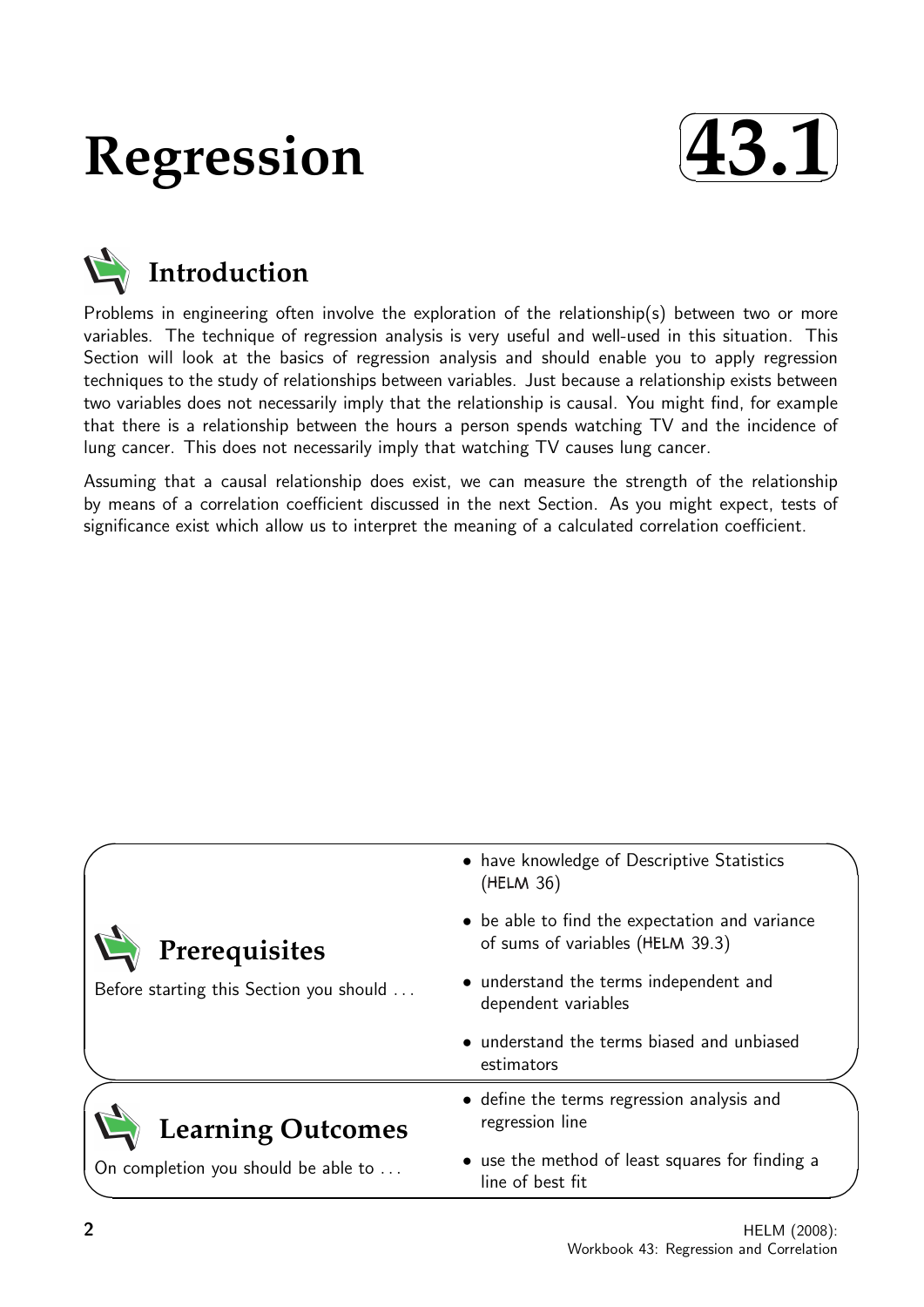### **1. Regression**

As we have already noted, relationship(s) between variables are of interest to engineers who may wish to determine the degree of association existing between independent and dependent variables. Knowing this often helps engineers to make predictions and, on this basis, to forecast and plan. Essentially, regression analysis provides a sound knowledge base from which accurate estimates of the values of a dependent variable may be made once the values of related independent variables are known.

It is worth noting that in practice the choice of independent variable(s) may be made by the engineer on the basis of experience and/or prior knowledge since this may indicate to the engineer which independent variables are likely to have a substantial influence on the dependent variable. In summary, we may state that the principle objectives of regression analysis are:

- (a) to enable accurate estimates of the values of a dependent variable to be made from known values of a set of independent variables;
- (b) to enable estimates of errors resulting from the use of a regression line as a basis of prediction.

Note that if a regression line is represented as  $y = f(x)$  where x is the independent variable, then the actual function used (linear, quadratic, higher degree polynomial etc.) may be obtained via the use of a theoretical analysis or perhaps a scatter diagram (see below) of some real data. Note that a regression line represented as  $y = f(x)$  is called a **regression line of y on x**.

#### **Scatter diagrams**

A useful first step in establishing the degree of association between two variables is the plotting of a scatter diagram. Examples of pairs of measurements which an engineer might plot are:

- (a) volume and pressure;
- (b) acceleration and tyre wear;
- (c) current and magnetic field;
- (d) torsion strength of an alloy and purity.

If there exists a relationship between measured variables, it can take many forms. Even though an outline introduction to non-linear regression is given at the end of this Workbook, we shall focus on the linear relationship only.

In order to produce a good scatter diagram you should follow the steps given below:

- 1. Give the diagram a clear title and indicate exactly what information is being displayed;
- 2. Choose and clearly mark the axes;
- 3. Choose carefully and clearly mark the scales on the axes;
- 4. Indicate the source of the data.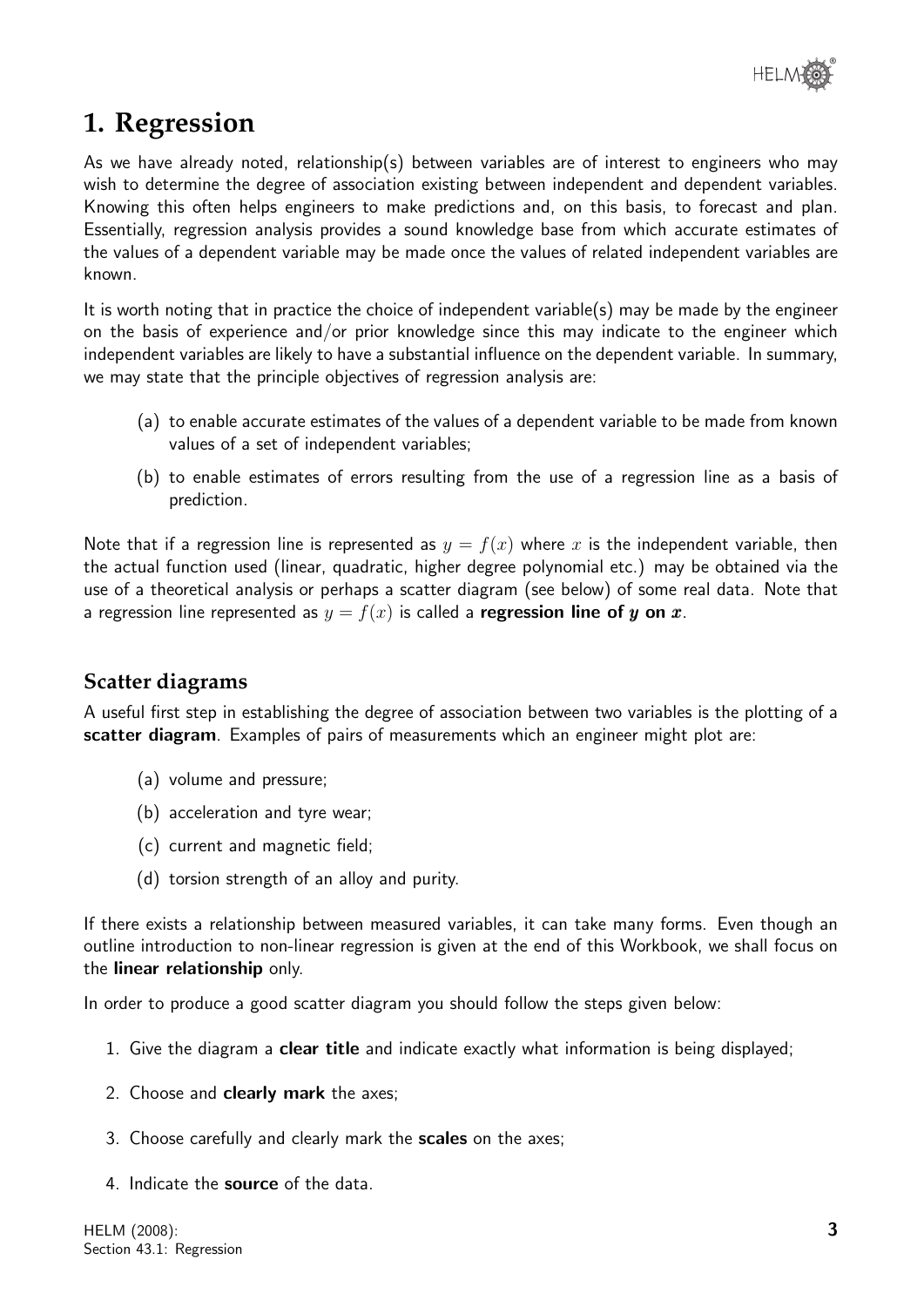Examples of scatter diagrams are shown below.



- Figure 1 shows an association which follows a curve, possibly exponential, quadratic or cubic;
- Figure 2 shows a reasonable degree of linear association where the points of the scatter diagram lie in an area surrounding a straight line;
- Figure 3 represents a randomly placed set of points and no linear association is present between the variables.

Note that in Figure 2, the word 'reasonable' is not defined and that while points 'close' to the indicated straight line may be explained by random variation, those 'far away' may be due to assignable variation.

The rest of this Section will deal with linear association only although it is worth noting that techniques do exist for transforming many non-linear relationships into linear ones. We shall investigate linear association in two ways, firstly by using educated guess work to obtain a regression line 'by eye' and secondly by using the well-known technique called the method of least squares.

#### **Regression lines by eye**

Note that at a very simple level, we may look at the data and, using an 'educated guess', draw a line of regression 'by eye' through a set of points. However, finding a regression line by eye is unsatisfactory as a general statistical method since it involves guess-work in drawing the line with the associated errors in any results obtained. The guess-work can be removed by the method of least squares in which the equation of a regression line is calculated using data. Essentially, we calculate the equation of the regression line by minimising the sum of the squared vertical distances between the data points and the line.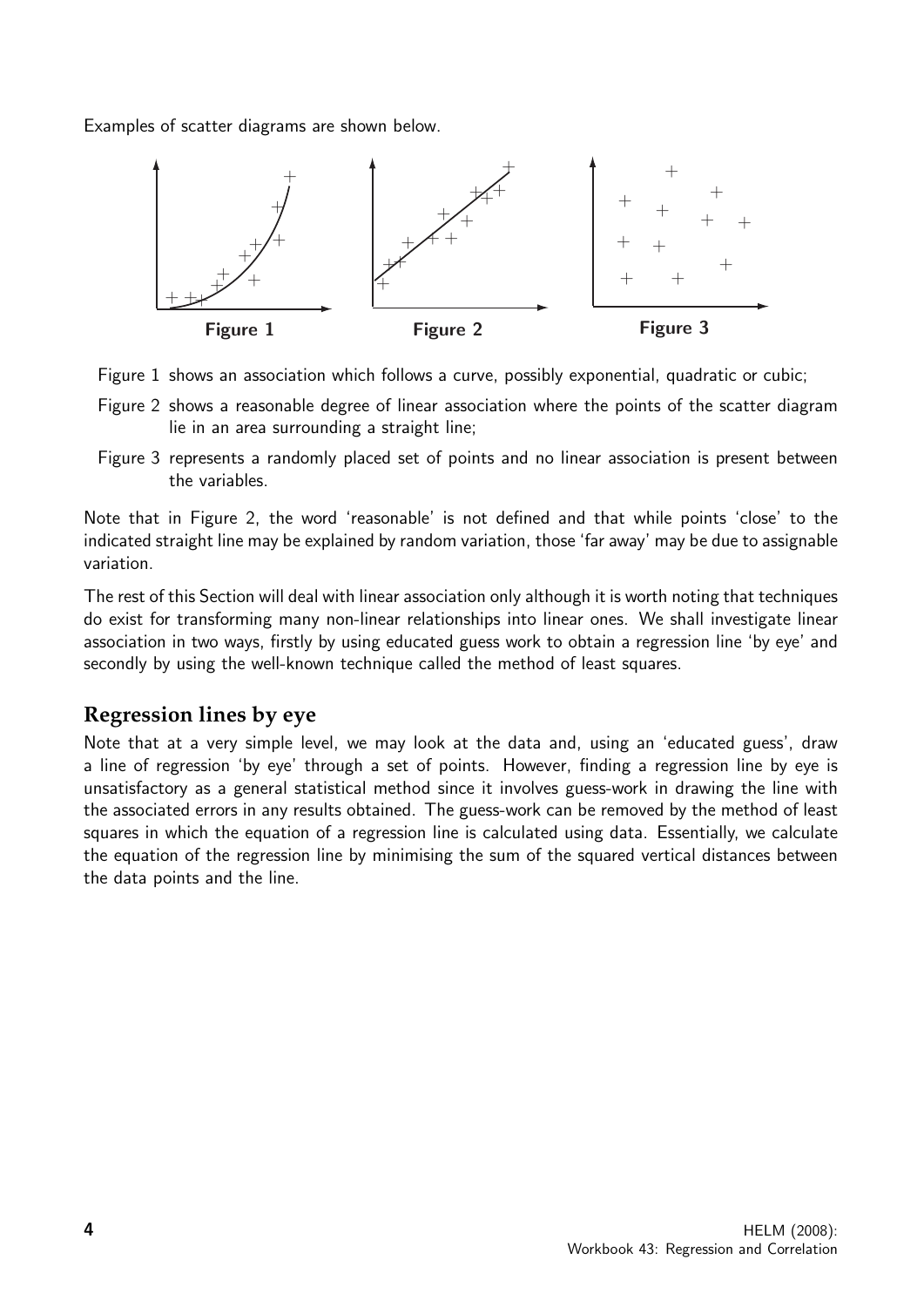

#### **The method of least squares - an elementary view**

We assume that an experiment has been performed which has resulted in  $n$  pairs of values, say  $(x_1, y_1), (x_2, y_2), \cdots, (x_n, y_n)$  and that these results have been checked for approximate linearity on the scatter diagram given below.



#### Figure 4

The vertical distances of each point from the line  $y = a + bx$  are easily calculated as

$$
y_1 - a - bx_1
$$
,  $y_2 - a - bx_2$ ,  $y_3 - a - bx_3$  ...  $y_n - a - bx_4$ 

These distances are squared to guarantee that they are positive and calculus is used to minimise the sum of the squared distances. Effectively we are minimizing the sum of a two-variable expression and need to use partial differentiation. If you wish to follow this up and look in more detail at the technique, any good book (engineering or mathematics) containing sections on multi-variable calculus should suffice. We will not look at the details of the calculations here but simply note that the process results in two equations in the two unknowns  $m$  and  $c$  being formed. These equations are:

$$
\sum xy - a \sum x - b \sum x^2 = 0 \tag{i}
$$

and

$$
\sum y - na - b \sum x = 0 \tag{ii}
$$

The second of these equations (ii) immediately gives a useful result. Rearranging the equation we get

$$
\frac{\sum y}{n} - a - b \frac{\sum x}{n} = 0
$$
 or, put more simply  $\bar{y} = a + b\bar{x}$ 

where  $(\bar{x}, \bar{y})$  is the mean of the array of data points  $(x_1, y_1), (x_2, y_2), \cdots, (x_n, y_n)$ .

This shows that the mean of the array always lies on the regression line. Since the mean is easily calculated, the result forms a useful check for a plotted regression line. Ensure that any regression line you draw passes through the mean of the array of data points.

Eliminating a from the equations gives a formula for the gradient b of the regression line, this is:

HELM (2008): Section 43.1: Regression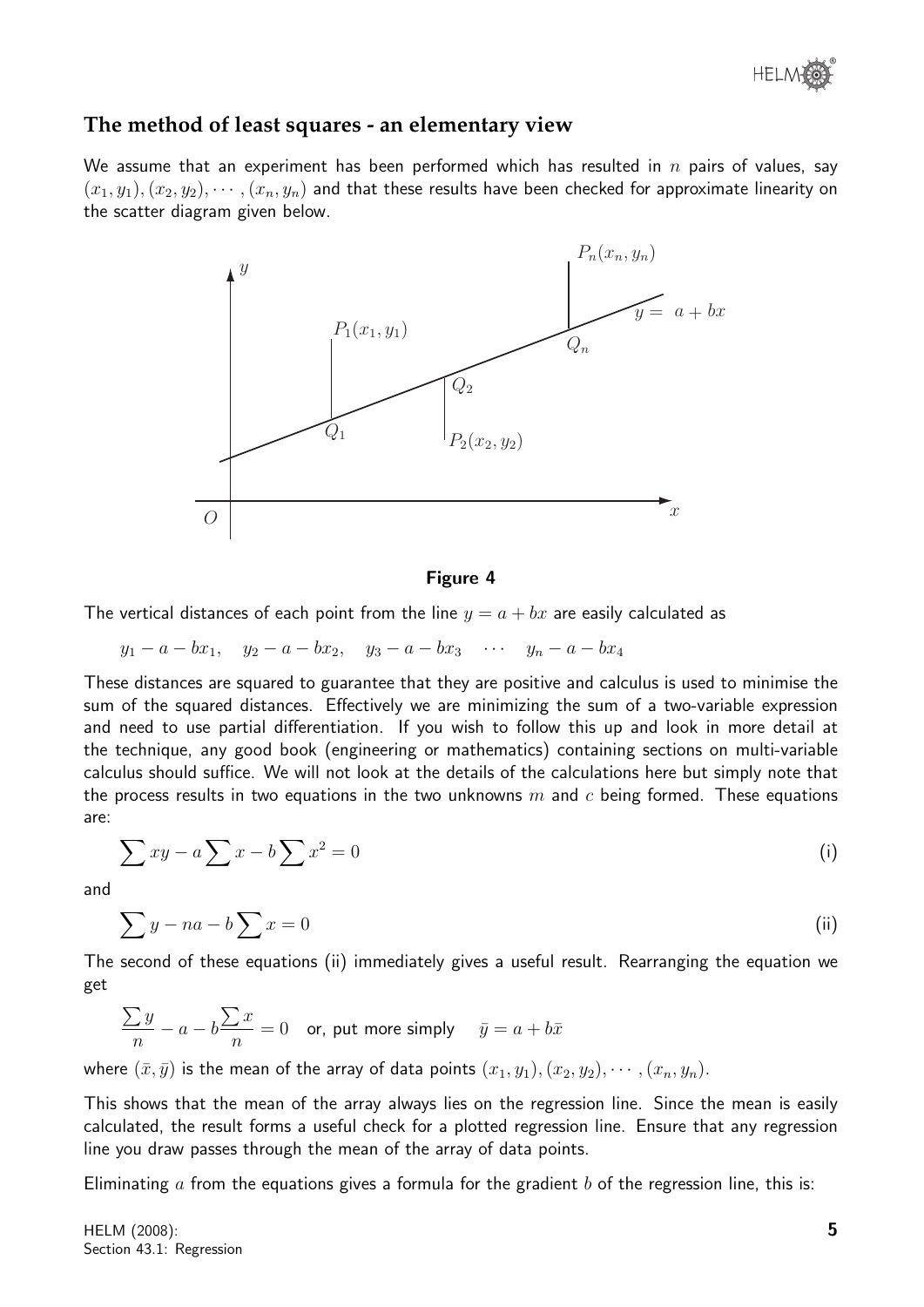$$
b = \frac{\sum xy}{\sum n} - \frac{\sum x \sum y}{n}
$$
 often written as  $b = \frac{S_{xy}}{S_x^2}$ 

The quantity  $S_x^2$  is, of course, the variance of the x-values. The quantity  $S_{xy}$  is known as the covariance (of  $x$  and  $y$ ) and will appear again later in this Workbook when we measure the degree of linear association between two variables.

Knowing the value of b enables us to obtain the value of a from the equation  $\bar{y} = a + b\bar{x}$ 



It should be noted that the coefficients b and a obtained here will give us the regression line of y on x. This line is used to predict y values given x values. If we need to predict the values of x from given values of y we need the regression line of x on y. The two lines are not the same except in the (very) special case where all of the points lie exactly on a straight line. It is worth noting however, that the two lines cross at the point  $(\bar{x}, \bar{y})$ . It can be shown that the regression line of x on y is given by Key Point 2:

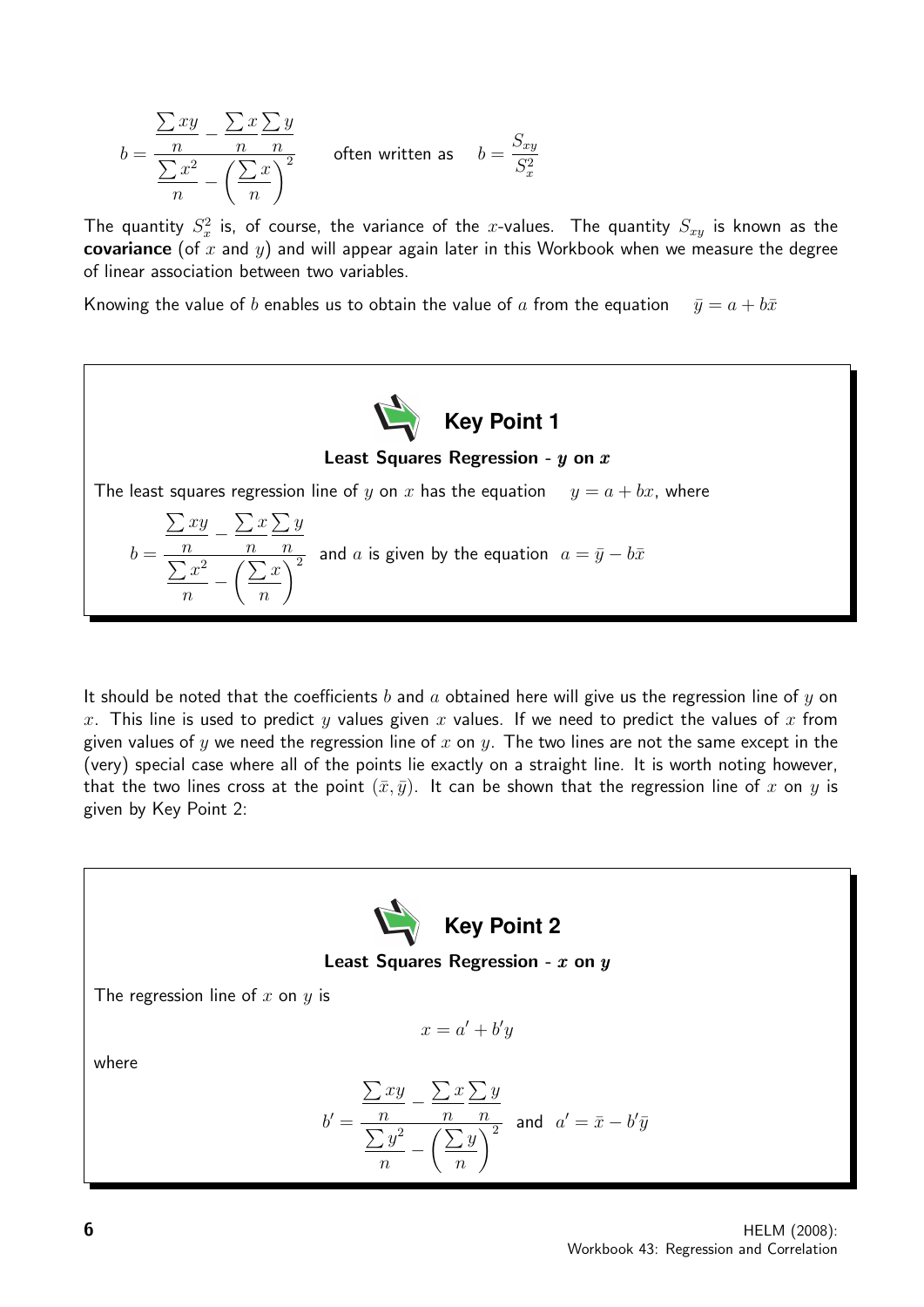

## **Example 1**

A warehouse manager of a company dealing in large quantities of steel cable needs to be able to estimate how much cable is left on his partially used drums. A random sample of twelve partially used drums is taken and each drum is weighed and the corresponding length of cable measured. The results are given in the table below:

| Weight of drum and cable $(x)$ kg. | Measured length of cable $(y)$ m. |  |  |
|------------------------------------|-----------------------------------|--|--|
| 30                                 | 70                                |  |  |
| 40                                 | 90                                |  |  |
| 40                                 | 100                               |  |  |
| 50                                 | 120                               |  |  |
| 50                                 | 130                               |  |  |
| 50                                 | 150                               |  |  |
| 60                                 | 160                               |  |  |
| 70                                 | 190                               |  |  |
| 70                                 | 200                               |  |  |
| 80                                 | 200                               |  |  |
| 80                                 | 220                               |  |  |
| 80                                 | 230                               |  |  |

Find the least squares regression line in the form  $y = mx + c$  and use it to predict the lengths of cable left on drums whose weights are:

(i) 35 kg (ii) 85 kg (iii) 100 kg

In the latter case state any assumptions which you make in order to find the length of cable left on the drum.

#### Solution

Excel calculations give  $\sum x = 700$ ,  $\sum x^2 = 44200$ ,  $\sum y = 1860$   $\sum xy = 118600$  so that the formulae

$$
b = \frac{\sum xy}{\sum n} - \frac{\sum x \sum y}{n}
$$
 and  $a = \bar{y} - b\bar{x}$ 

give  $a = -20$  and  $b = 3$ . Our regression line is  $y = -20 + 3x$ , so  $y = 3x - 20$ .

Hence, the required predicted values are:

 $y_{35} = 3 \times 35 - 20 = 85$   $y_{85} = 3 \times 85 - 20 = 235$   $y_{100} = 3 \times 100 - 20 = 280$ 

all results being in metres.

To obtain the last result we have assumed that the linearity of the relationship continues beyond the range of values actually taken.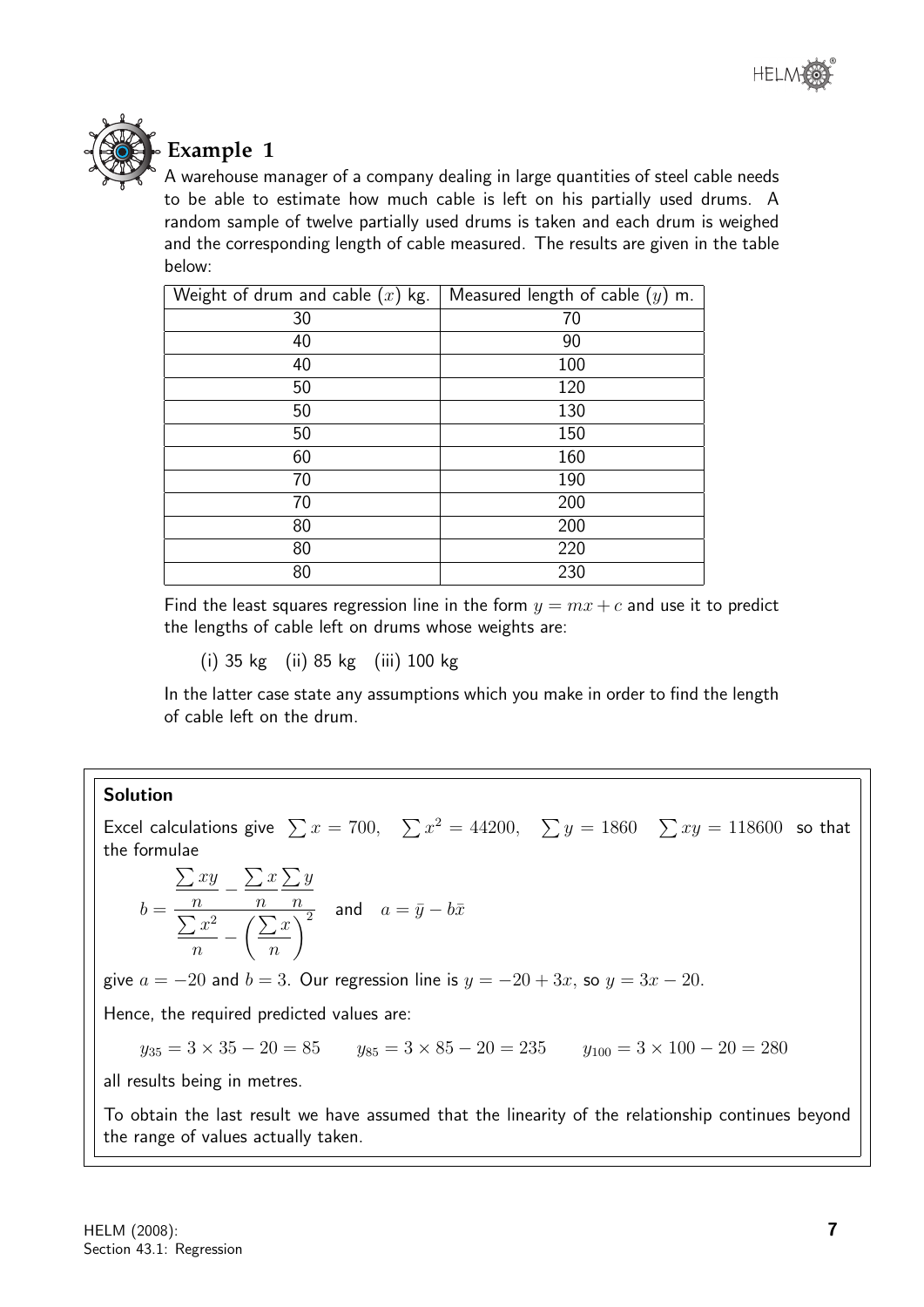

An article in the Journal of Sound and Vibration 1991 (151) explored a possible relationship between hypertension (defined as blood pressure rise in mm of mercury) and exposure to noise levels (measured in decibels). Some data given is as follows:

| Noise Level $(x)$ | Blood pressure rise $(y)$ | Noise Level $(x)$ | Blood pressure rise $(y)$ |  |
|-------------------|---------------------------|-------------------|---------------------------|--|
| 60                |                           | 85                | 5                         |  |
| 63                |                           | 89                |                           |  |
| 65                |                           | 90                |                           |  |
| 70                | ∩                         | 90                | 8                         |  |
| 70                | 5                         | 90                |                           |  |
| 70                |                           | 90                | 5                         |  |
| 80                |                           | 94                |                           |  |
| 90                | h                         | 100               | g                         |  |
| 80                | 2                         | 100               |                           |  |
| 80                | ર                         | 100               |                           |  |

- (a) Draw a scatter diagram of the data.
- (b) Comment on whether a linear model is appropriate for the data.
- (c) Calculate a line of best fit of  $y$  on  $x$  for the data given.
- (d) Use your regression line predict the expected rise in blood pressure for a exposure to a noise level of 97 decibels.

#### Your solution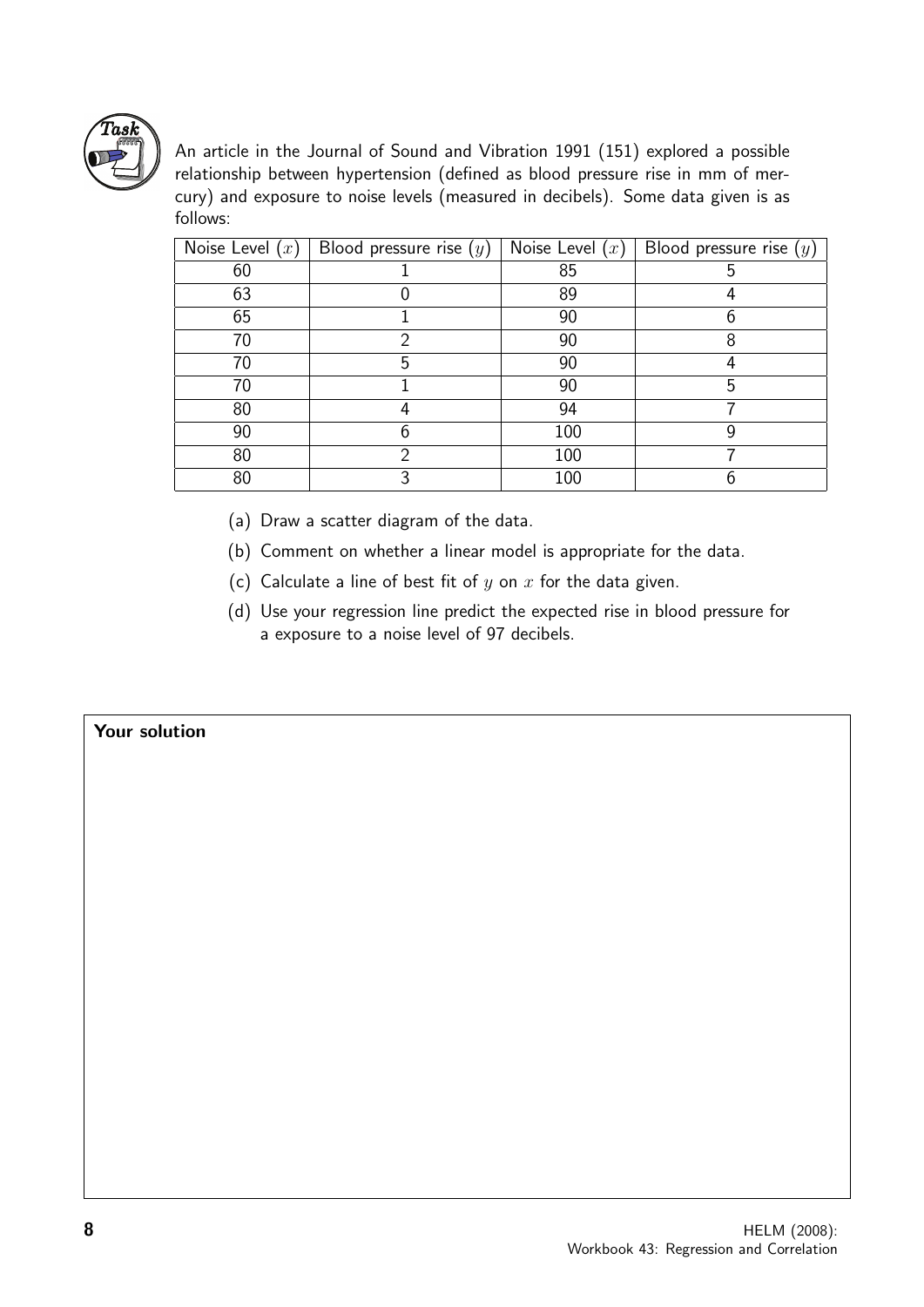



#### **The method of least squares - a modelling view**

We take the dependent variable Y to be a random variable whose value, for a fixed value of x depends on the value of  $x$  and a random error component say  $e$  and we write

$$
Y = \alpha + \beta x + e
$$

Adopting the notation of conditional probability, we are looking for the expected value of  $Y$  for a given value of x. The expected value of Y for a given value of x is denoted by

$$
\mathsf{E}(Y|x) = \mathsf{E}(\alpha + \beta x + e) = \mathsf{E}(\alpha + \beta x) + \mathsf{E}(e)
$$

The variance of Y for a given value of x is given by the relationship

$$
V(Y|x) = V(\alpha + \beta x + e) = V(\alpha + \beta x) + V(e),
$$
 assuming independence.

If  $\mu_{Y|x}$  represents the true mean value of Y for a given value of x then

 $\mu_{Y|x} = \alpha + \beta x$ , assuming a linear relationship holds,

is a straight line of mean values. If we now assume that the errors  $e$  are distributed with mean 0 and variance  $\sigma^2$  we may write

$$
E(Y|x) = E(\alpha + \beta x) + E(e) = \alpha + \beta x \quad \text{since } E(e) = 0.
$$

and

HELM (2008): Section 43.1: Regression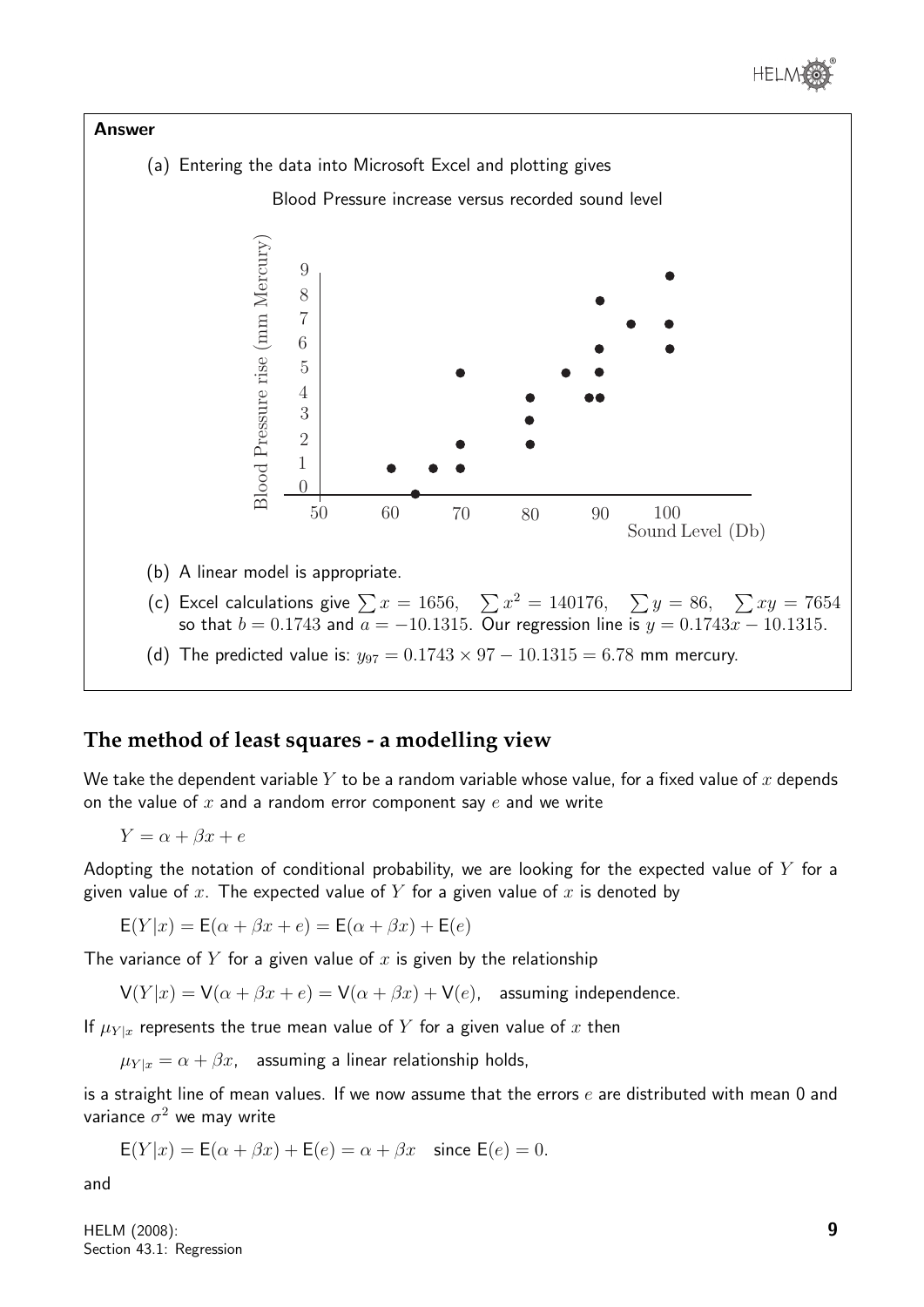$$
V(Y|x) = V(\alpha + \beta x) + V(e) = \sigma^2 \quad \text{since } V(\alpha + \beta x) = 0.
$$

This implies that for each value of x, Y is distributed with mean  $\alpha+\beta x$  and variance  $\sigma^2$ . Hence when the variance is small the observed values of  $Y$  will be close to the regression line and when the variance is large, at least some of the observed values of  $Y$  may not be close to the line. Note that the assumption that the errors  $e$  are distributed with mean 0 may be made without loss of generality. If the errors had any other mean, we could subtract it and then add the mean to the value of  $c$ . The ideas are illustrated in the following diagram.





The regression line is shown passing through the means of the distributions for the individual values of x. The value of y corresponding to the x-value  $x_i$  can be represented by the equation

$$
y_i = \alpha + \beta x_i + e_i
$$

where  $e_i$  is the error of the observed value of  $y,$  that is the difference from its expected value, namely

$$
\mathsf{E}(Y|x_i) = \mu_{y|x_i} = \alpha + \beta x_i
$$

Now, if we estimate  $\alpha$  and  $\beta$  with  $\alpha$  and  $\beta$ , the *residual*, or estimated error, becomes

$$
\hat{e}_i = y_i - a - bx_i
$$

so that the sum of the squares of the residuals is given by

$$
S = \sum \hat{e}_i^2 = \sum (y_i - a - bx_i)^2
$$

and we may minimize the quantity S by using the method of least squares as before. The mathematical details are omitted as before and the equations obtained for b and a are as before, namely

$$
b = \frac{\sum xy}{\sum n} - \frac{\sum x \sum y}{n}
$$
 and  $a = \bar{y} - b\bar{x}$ .

Note that since the error  $e_i$  in the ith observation essentially describes the error in the fit of the model to the  $i$ th observation, the sum of the squares of the errors  $\sum e_i^2$  will now be used to allow us to comment on the adequacy of fit of a linear model to a given data set.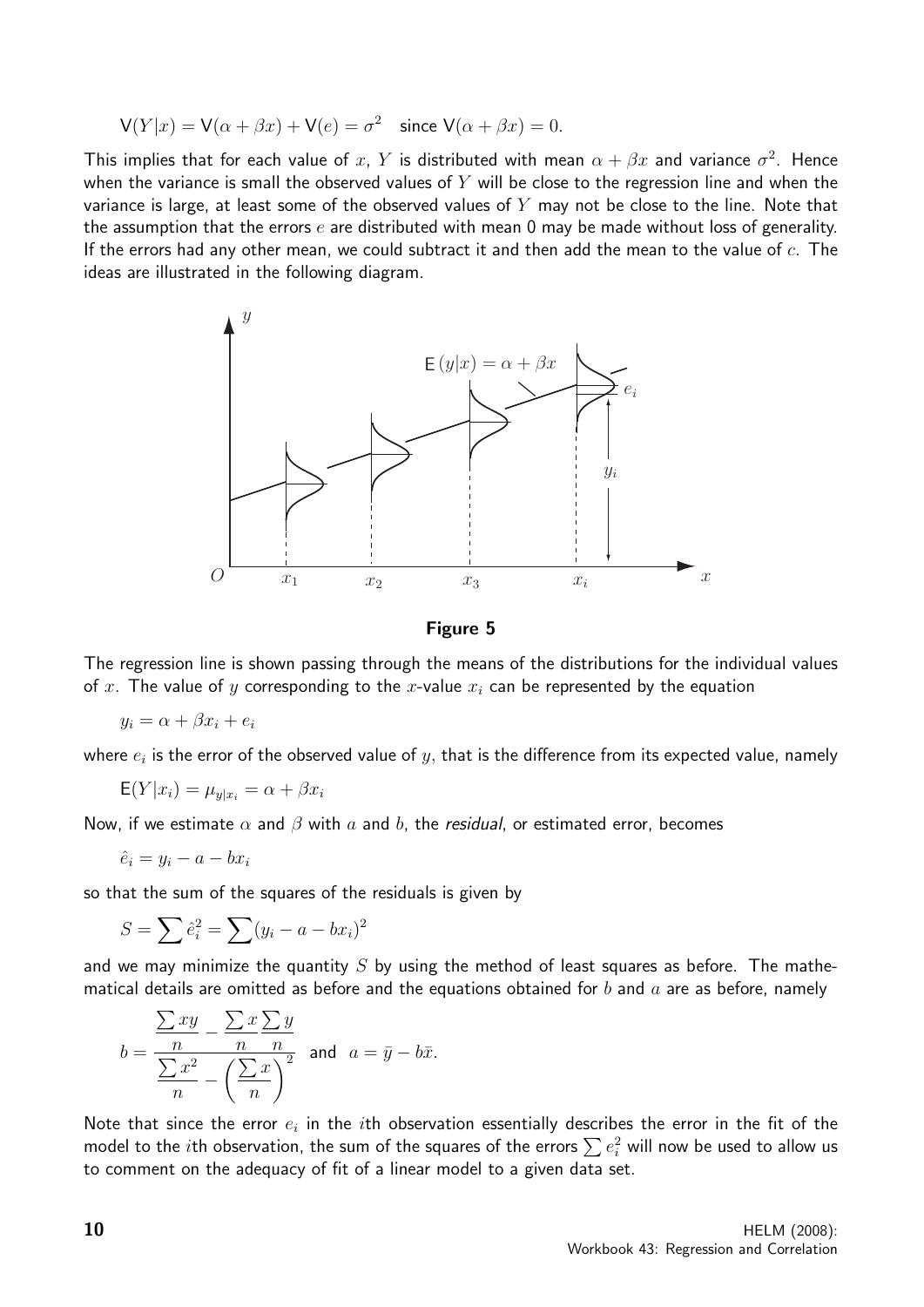#### **Adequacy of fit**

We now know that the variance  $\mathsf{V}(Y|x) = \sigma^2$  is the key to describing the adequacy of fit of our simple linear model. In general, the smaller the variance, the better the fit although you should note that it is wise to distinguish between 'poor fit' and a large error variance. Poor fit may suggest, for example, that the relationship is not in fact linear and that a fundamental assumption made has been violated. A large value of  $\sigma^2$  does not necessarily mean that a linear model is a poor fit.

It can be shown that the sum of the squares of the errors say  $SS_E$  can be used to give an unbiased estimator  $\hat{\sigma}^2$  of  $\sigma^2$  via the formula

$$
\hat{\sigma}^2 = \frac{SS_E}{n-p}
$$

where  $p$  is the number of independent variables used in the regression equation. In the case of simple linear regression  $p = 2$  since we are using just x and c and the estimator becomes:

$$
\hat{\sigma}^2 = \frac{SS_E}{n-2}
$$

The quantity  $SS_E$  is usually used explicitly in formulae whose purpose is to determine the adequacy of a linear model to explain the variability found in data. Two ways in which the adequacy of a regression model may be judged are given by the so-called **Coefficient of Determination** and the Adjusted Coefficient of Determination.

#### **The coefficient of determination**

Denoted by  $R^2$ , the Coefficient of Determination is defined by the formula

$$
R^2 = 1 - \frac{SS_E}{SS_T}
$$

where  $SS_E$  is the sum of the squares of the errors and  $SS_T$  is the sum of the squares of the totals given by  $\sum (y_i - \hat{y}_i)^2 = \sum y_i^2 - n\bar{y}^2$ . The value of  $R^2$  is sometimes described as representing the amount of variability explained or accounted for by a regression model. For example, if after a particular calculation it was found that  $R^2 = 0.884$ , we could say that the model accounts for about 88% of the variability found in the data. However, deductions made on the basis of the value of  $R^2$  should be treated cautiously, the reasons for this are embedded in the following properties of the statistic. It can be shown that:

- (a)  $0 \le R^2 \le 1$
- (b) a large value of  $R^2$  does not necessarily imply that a model is a good fit;
- (c) adding a regressor variable (simple regression becomes multiple regression) always increases the value of  $R^2$ . This is one reason why a large value of  $R^2$  does not necessarily imply a good model;
- (d) models giving large values of  $R^2$  can be poor predictors of new values if the fitted model does not apply at the appropriate  $x$ -value.

Finally, it is worth noting that to check the fit of a linear model properly, one should look at plots of residual values. In some cases, tests of goodness-of-fit are available although this topic is not covered in this Workbook.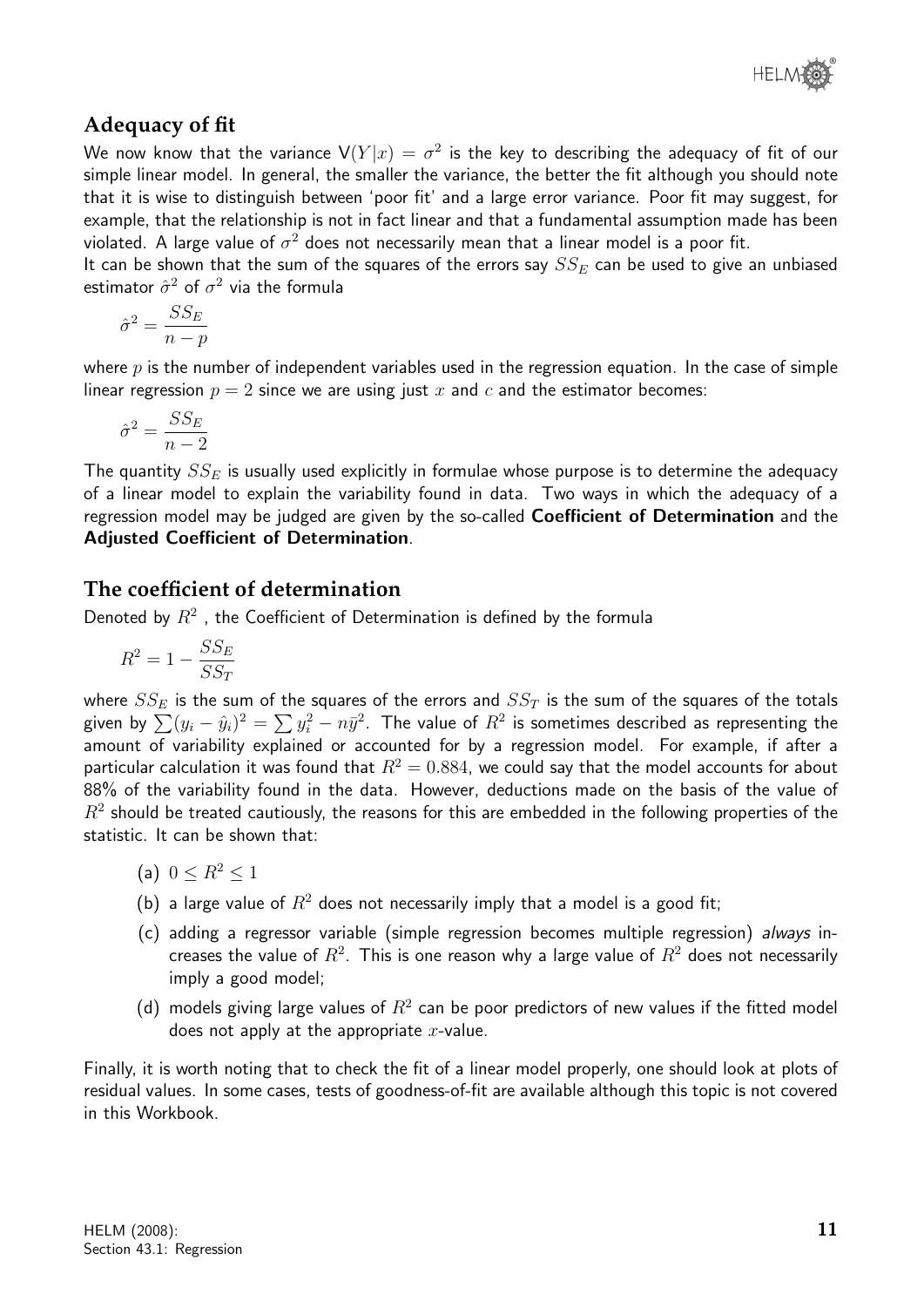#### **The adjusted coefficient of determination**

Denoted (often) by  $R^2_{adj}$ , the Adjusted Coefficient of Determination is defined as

$$
R_{adj}^2 = 1 - \frac{SS_E/(n-p)}{SS_T/(n-1)}
$$

where p is the number of variables in the regression equation. For the simple linear model,  $p = 2$ since we have two unknown parameters in the regression equation, the intercept  $c$  and the coefficient  $m$  of  $x$ . It can be shown that:

- (a)  $\,R^2_{adj}$  is a better indicator of the adequacy of predictive power than  $R^2$  since it takes into account the number of regressor variables used in the model;
- (b)  $R^2_{adj}$  does not necessarily increase when a new regressor variable is added.

Both coefficients claim to measure the adequacy of the predictive power of a regression model and their values indicate the proportion of variability explained by the model. For example a value of

$$
R^2 \qquad \text{or} \qquad R^2_{adj} = 0.9751
$$

may be interpreted as indicating that a model explains 97.51% of the variability it describes. For example, the drum and cable example considered previously gives the results outlined below with

$$
R^2 = 96.2 \qquad \text{and} \qquad R^2_{adj} = 0.958
$$

In general,  $R_{adj}^2$  is (perhaps) more useful than  $R^2$  for comparing alternative models. In the context of a simple linear model,  $R^2$  is easier to interpret. In the drum and cable example we would claim that the linear model explains some 96.2% of the variation it describes.

| Drum & Cable          | $x^2$        | Cable Length | $y^2$        | xy          | Predicted | Error                |
|-----------------------|--------------|--------------|--------------|-------------|-----------|----------------------|
| $\left( x\right)$     |              | (y)          |              |             | Values    | Squares              |
| 30                    | 900          | 70           | 4900         | 2100        | 70        | 0.00                 |
| 40                    | 1600         | 90           | 8100         | 3600        | 100       | 100.00               |
| 40                    | 1600         | 100          | 10000        | 4000        | 100       | 0.00                 |
| 50                    | 2500         | 120          | 14400        | 6000        | 130       | 100.00               |
| 50                    | 2500         | 130          | 16900        | 6500        | 130       | 0.00                 |
| 50                    | 2500         | 150          | 22500        | 7500        | 130       | 400.00               |
| 60                    | 3600         | 160          | 25600        | 9600        | 160       | 0.00                 |
| 70                    | 4900         | 190          | 36100        | 1330        | 190       | 0.00                 |
| 70                    | 4900         | 200          | 40000        | 14000       | 190       | 100.00               |
| 80                    | 6400         | 200          | 40000        | 16000       | 220       | 400.00               |
| 80                    | 6400         | 220          | 48400        | 17600       | 220       | 0.00                 |
| 80                    | 6400         | 230          | 52900        | 18400       | 220       | 100.00               |
| Sum of $\overline{x}$ | Sum of $x^2$ | Sum of $y$   | Sum of $y^2$ | Sum of $xy$ |           | $SSE =$              |
| $= 700$               | $=44200$     | $= 1860$     | $= 319800$   | $= 118600$  |           | 1200.00              |
|                       |              |              |              |             |           |                      |
| $b=3$                 | $a = -20$    | $SST =$      |              | $R^2 =$     |           | $R_{\text{adj}}^2 =$ |
|                       |              | 31500        |              | 0.962       |           | 0.958                |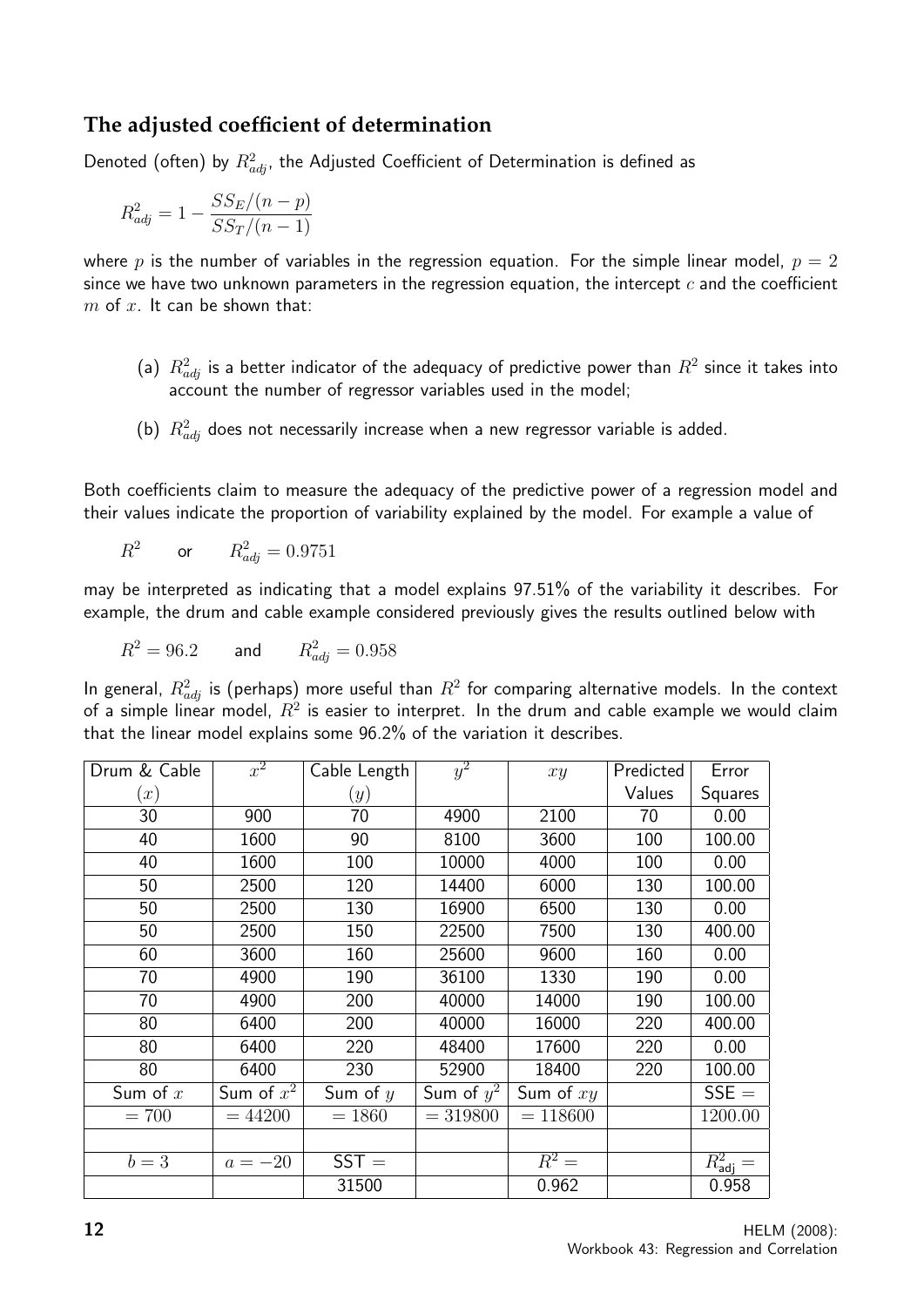



Use the drum and cable data given in Example 1 (page 7) and set up a spreadsheet to verify the values of the Coefficient of Determination and the Adjusted Coefficient of Determination calculated on page 12.

| <b>Your solution</b>                                                       |  |
|----------------------------------------------------------------------------|--|
|                                                                            |  |
|                                                                            |  |
|                                                                            |  |
| <b>Answer</b>                                                              |  |
|                                                                            |  |
| As per the table on page 12 giving $R^2 = 0.962$ and $R^2_{adj} = 0.958$ . |  |

#### **Significance testing for regression**

Note that the results in this Section apply to the simple linear model only. Some additions are necessary before the results can be generalized.

The discussions so far pre-suppose that a linear model adequately describes the relationship between the variables. We can use a significance test involving the distribution to decide whether or not  $y$  is linearly dependent on  $x$ . We set up the following hypotheses:

 $H_0: \ \beta = 0$  and  $H_1: \ \beta \neq 0$ 



Significance Test for Regression

The test statistic is

$$
F_{test} = \frac{SS_R}{SS_E/(n-2)}
$$

where  $SS_R = SS_T - SS_E$  and rejection at the 5% level of significance occurs if

 $F_{test}$  >  $f_{0.05,1,n-2}$ 

Note that we have one degree of freedom since we are testing only one parameter  $(m)$  and that  $n$ denotes the number of pairs of  $(x, y)$  values. A set of tables giving the 5% values of the F-distribution is given at the end of this Workbook (Table 1).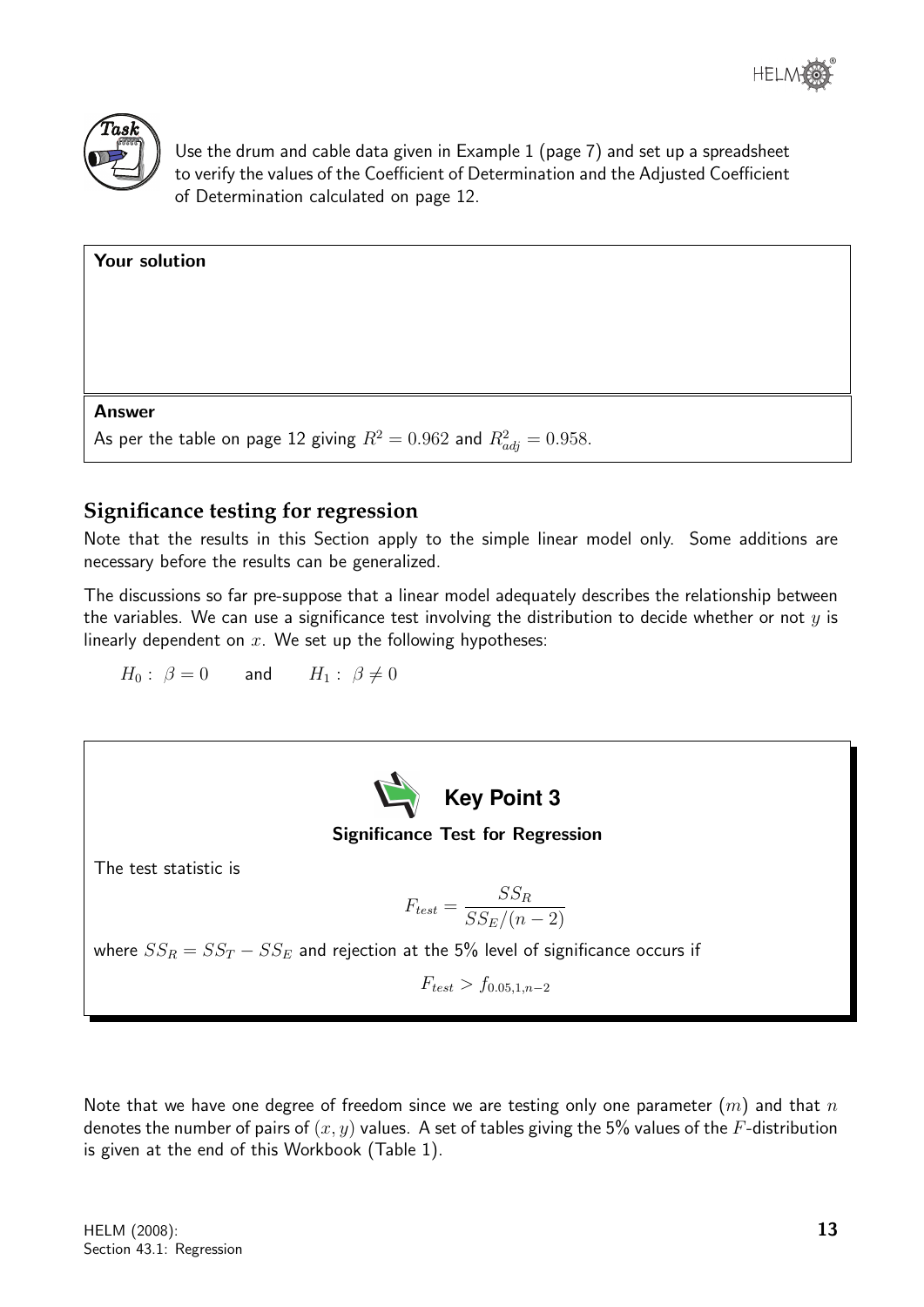

#### **Example 2**

Test to determine whether a simple linear model is appropriate for the data previously given in the drum and cable example above.

#### Solution

We know that

$$
SS_T = SS_R + SS_E
$$

where  $SS_T = \sum y^2 - \frac{(\sum y)^2}{n}$ n is the total sum of squares (of  $y$ ) so that (from the spreadsheet above) we have:

$$
SS_R = 31500 - 1200 = 30300
$$

Hence

$$
F_{test} = \frac{SS_R}{SS_E/(n-2)} = \frac{30300}{1200/(12-2)} = 252.5
$$

From Table 1, the critical value is  $f_{0.05,1,10} = 241.9$ .

Hence, since  $F_{test} > f_{0.05,1,10}$ , we reject the null hypothesis and conclude that  $\beta \neq 0$ .

#### **Regression curves**

The Section should be regarded as introductory only. The reason for including non-linear regression is to demonstrate how the method of least squares can be extended to deal with cases where the relationship between variables is, for example, quadratic or exponential.

A regression curve is defined to be the curve passing through the expected value of  $Y$  for a set of given values of  $x$ . The idea is illustrated by the following diagram.



Figure 6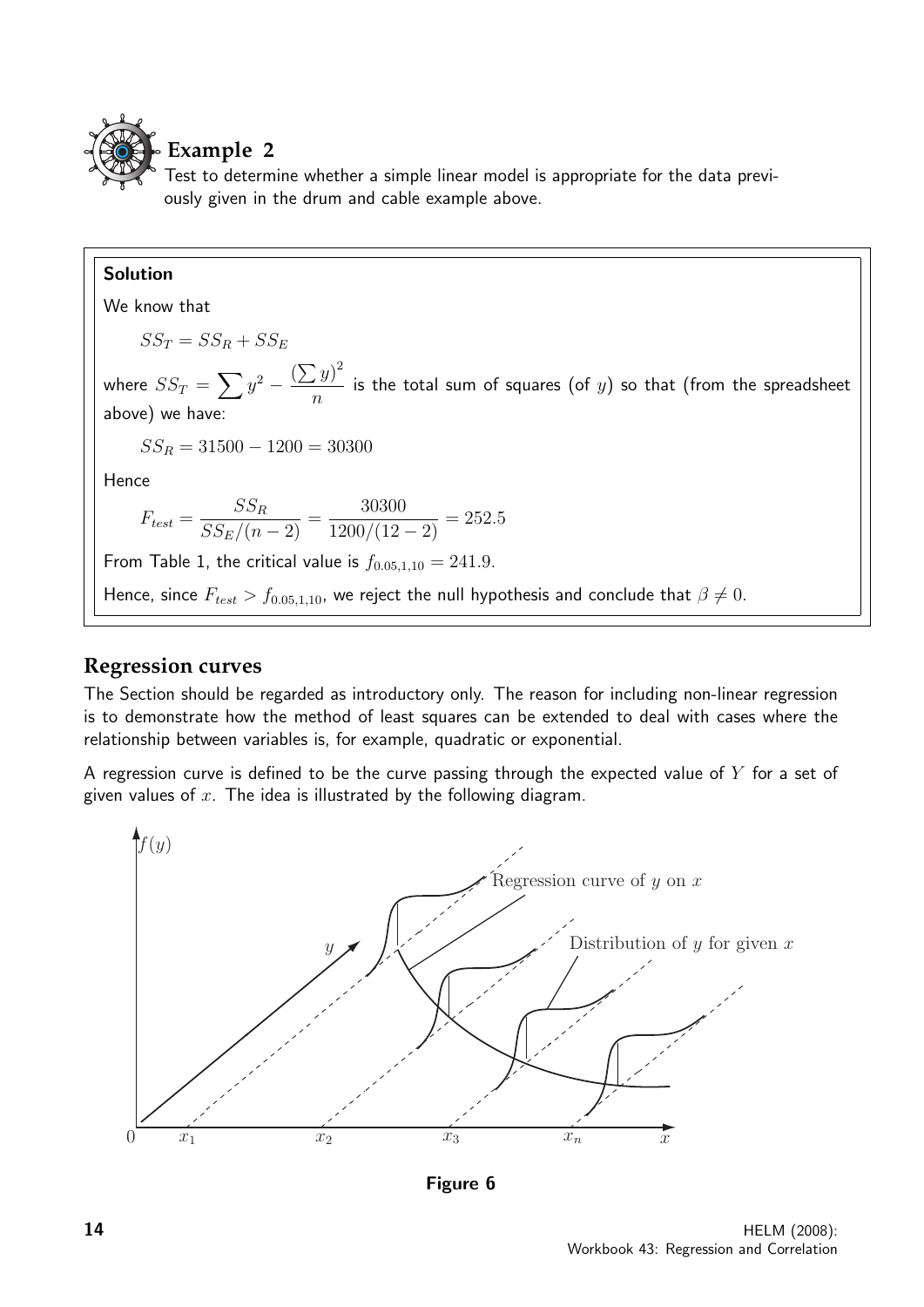We will look at the quadratic and exponential cases in a little detail.

#### **The quadratic case**

We are looking for a functional relation of the form

$$
y = \alpha + \beta x + \gamma x^2
$$

and so, using the method of least squares, we require the values of  $a, b$  and  $c$  which minimize the expression

$$
f(a, b, c) = \sum_{r=1}^{n} (y_r - a - bx_r - cx_r^2)^2
$$

Note here that the regression described by the form

$$
y = \alpha + \beta x + \gamma x^2
$$

∂f

is actually a linear regression since the expression is linear in  $\alpha$ ,  $\beta$  and  $\gamma$ . Omitting the subscripts and using partial differentiation gives

$$
\frac{\partial f}{\partial a} = -2 \sum (y - a - bx - cx^2)
$$

$$
\frac{\partial f}{\partial b} = -2 \sum x(y - a - bx - cx^2)
$$

$$
\frac{\partial f}{\partial c} = -2 \sum x^2(y - a - bx - cx^2)
$$

At a minimum we require

$$
\frac{\partial f}{\partial a} = \frac{\partial f}{\partial b} = \frac{\partial f}{\partial c} = 0
$$

which results in the three linear equations

$$
\sum y - na - b \sum x - c \sum x^2 = 0
$$
  

$$
\sum xy - a \sum x - b \sum x^2 - c \sum x^3 = 0
$$
  

$$
\sum x^2y - a \sum x^2 - b \sum x^3 - c \sum x^4 = 0
$$

which can be solved to give the values of  $a, b$  and  $c$ .

#### **The exponential case**

We use the same technique to look for a functional relation of the form

$$
y = \alpha e^{\beta x}
$$

As before, using the method of least squares, we require the values of  $a$  and  $b$  which minimize the expression

$$
f(a,b) = \sum_{r=1}^{n} (y_r - a e^{bx_r})^2
$$

Again omitting the subscripts and using partial differentiation gives

HELM (2008): Section 43.1: Regression